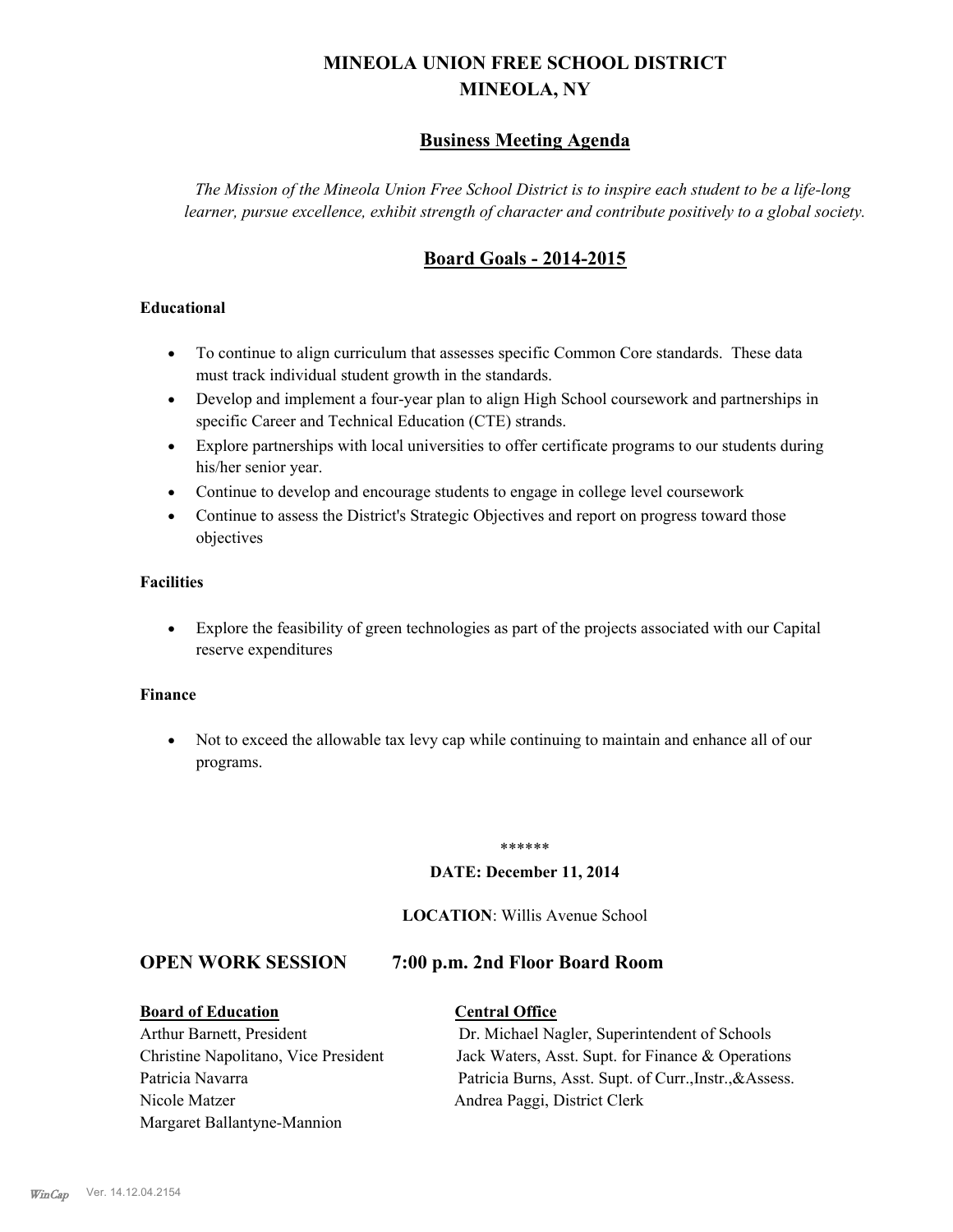**A. Call to Order B. Pledge of Allegiance C. Reading of Mission D. Moment of Silent Meditation**

**E. Dais & Visitor Introductions**

**F. High School Student Organization Report**

## **G. BOE Reports**

**a. Comments from Board Trustees**

**b. Comments from Board President**

**c. Comments from Superintendent**

**H. Old Business**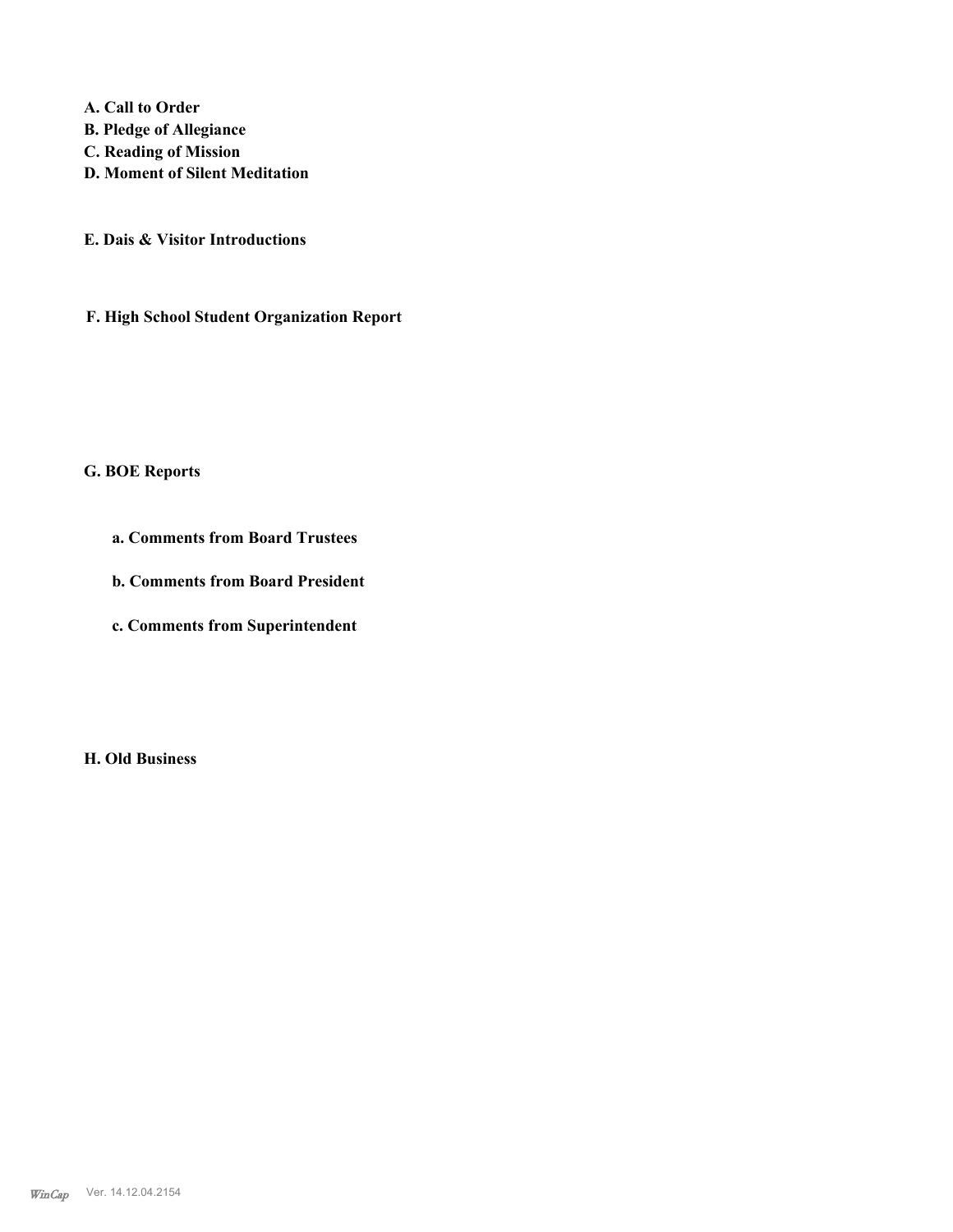#### **I. New Business**

#### **Accept donation**

**RESOLUTION # 24- BE IT RESOLVED** that the Board of Education accepts the donation of \$2000.00 from Bolla/ ExxonMobil to the Mineola Middle School Math and Science program and makes an appropriation increase adjustment to Budget code: 2110 500 06 1821.

| <b>Motion:</b><br>Second: |     |
|---------------------------|-----|
| Yes:                      | No: |
|                           |     |
|                           |     |
|                           |     |
| Passed.                   |     |

#### **Awarding of Contract**

**RESOLUTION # 25- BE IT RESOLVED** that the Board of Education of the Mineola Union Free School District approves the award of Contract "H" for HVAC ( Heating, Ventilation, Air Conditioning) for the Hampton Street (SED control # 28-04-10-03-0-003-020) and Meadow Drive (SED control # 28-04-10-03-0- 001-013) Project bid opened October 31, 2014 to the lowest responsible bidder meeting specifications, HVAC Inc., for a total contract price of \$1,049,500.00 which includes Alternates HH3 and HM2.

| <b>Motion:</b><br>Second: |     |
|---------------------------|-----|
| Yes:                      | No: |
|                           |     |
|                           |     |
|                           |     |
|                           |     |
| Passed:                   |     |

#### **Awarding of Contract**

**RESOLUTION # 26 - BE IT RESOLVED** that the Board of Education of the Mineola Union Free School District approves the award of Contract "E" for Electrical upgrades for the Hampton Street (SED control # 28- 04-10-03-0-003-020) and Meadow Drive (SED control # 28-04-10-03-0-001-013) Project bid opened October 31, 2014 to the lowest responsible bidder meeting specifications, Palace Electrical Contractors Inc., for the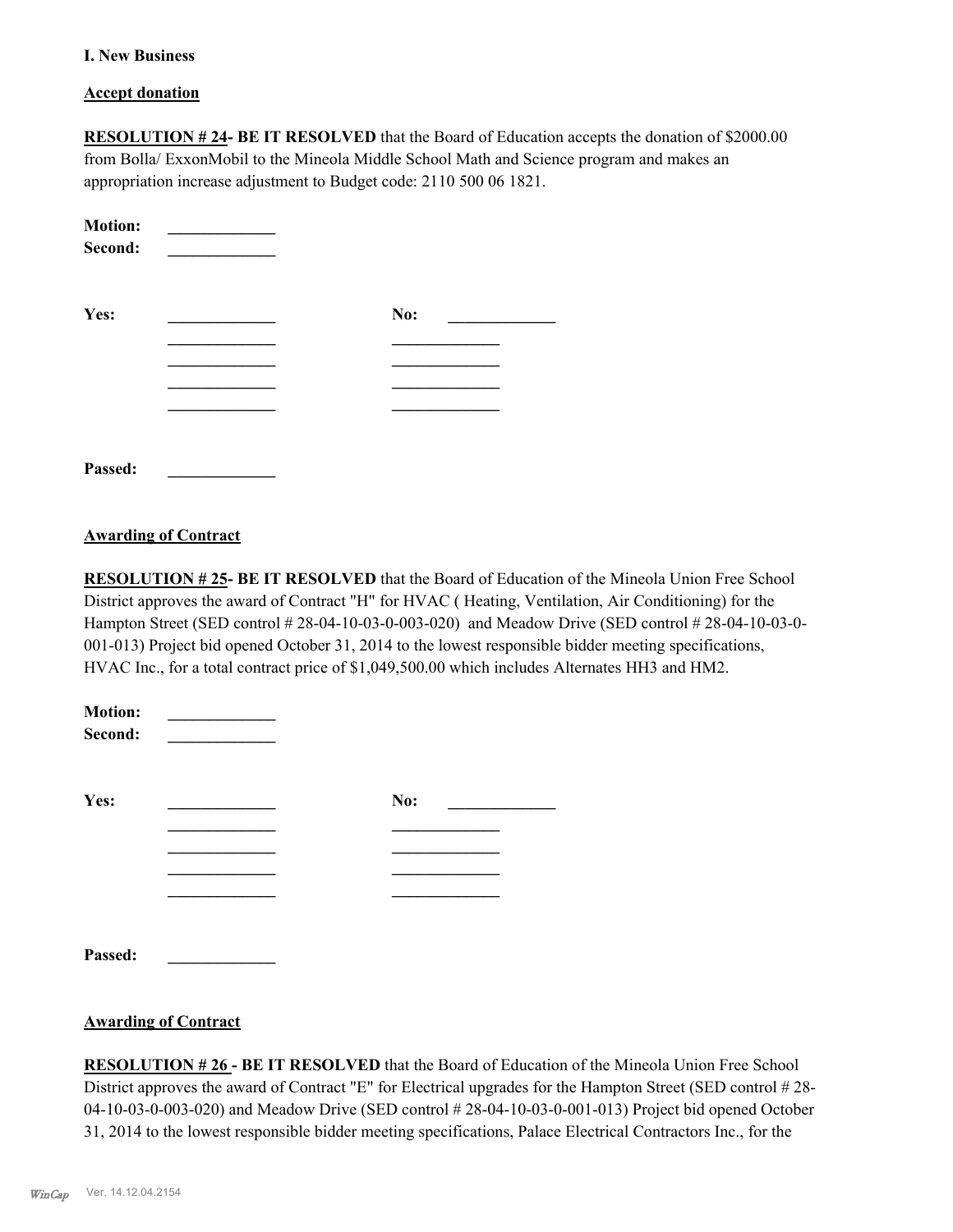negotiated amount of \$369,000 which includes Alternates EH3 and EM2.

| <b>Motion:</b><br>Second: |     |
|---------------------------|-----|
| Yes:                      | No: |
|                           |     |
|                           |     |
|                           |     |
|                           |     |
|                           |     |
| Passed:                   |     |

#### **J. Consensus Agenda**

**RESOLUTION # 27 - BE IT RESOLVED** that the Board of Education approves the consensus agenda items J.1.a. through J.6.a., as presented.

| <b>Motion:</b><br>Second: |     |  |
|---------------------------|-----|--|
| Yes:                      | No: |  |
|                           |     |  |
|                           |     |  |
|                           |     |  |
|                           |     |  |
| Passed:                   |     |  |

#### 1. **Accepting of Minutes**

That the Board of Education accepts the minutes of the November 6, 2014 Workshop Meeting and the November 20, 2014 Business Meeting as presented. a.

# 2. **Instruction**

- a. Resignation(s)
- That the Board of Education accepts the resignation of Kathleen A. Matusewicz, Permanent Substitute Teacher at Jackson Avenue, effective November 21, 2014. 1.
- That the Board of Education accepts the resignation of Jacqueline D. Siegel, Permanent Substitute Teacher at Meadow Drive, effective November 25, 2014. 2.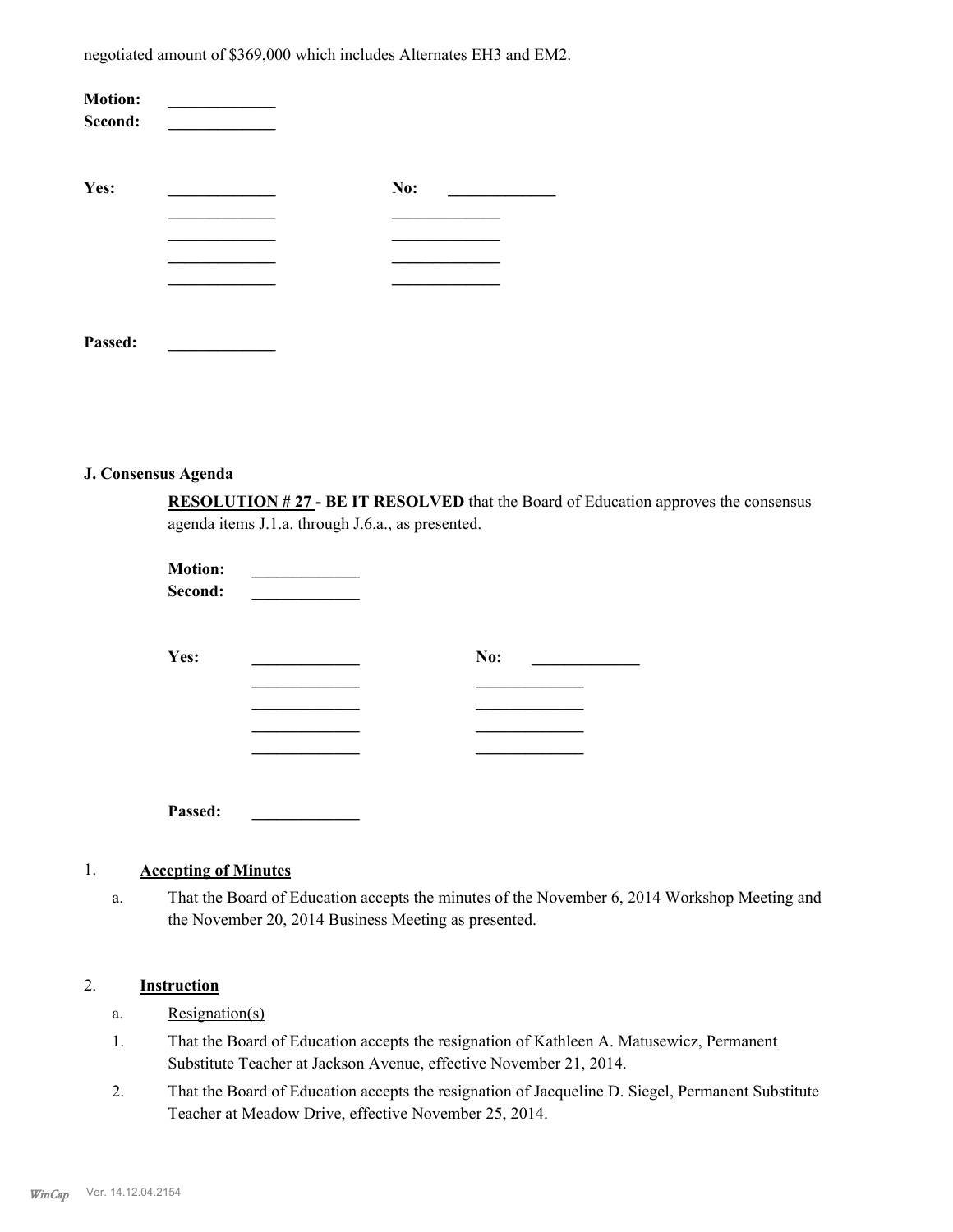Appointment(S) Sub Teacher per diem b.

> The Board of Education accepts the following individual(s) as Per Diem Substitute Teacher(s) for the current school year, at a daily rate of \$100.00 per day; and retirees at a daily rate of \$125.00 per day.:

| EMPLOYEE NAME     | <b>EMPLOYEE CERTIFICATION</b> |
|-------------------|-------------------------------|
| Brianna C. Popham | <b>Physical Education</b>     |

- c. Appointments 45 Day Subs
- The Board of Education approves the appointment of Mary Phelan, to the position of 45 Day Substitute Teacher, effective September 18, 2014 to on or before June 30, 2015. Salary: Days 1- 20, \$100.00, Days 21-39 \$110.00, Days 40-45 \$120, Day 46 BA, Step 1, \$58,706. 1.

# 3. **Instruction: Contracted**

a. That the Board of Education approves the Special Education Services contract for a Parentally Place student between the South Huntington UFSD and the Mineola UFSD for the 2014- 2015 school year.

b. That the Board of Education accepts the IDEA Flow- Through Allocation Contracts between the following list and the Mineola UFSD for the 2014- 2015 School Year:

- 1. ACDS
- 2. Achieve Beyond
- 3. BOCES
- 4. Brookville Center for Children's Services, Inc.
- 5. Center for Developmental Disabilities
- 6. Developmental Disabilities Institute
- 7. Henry Viscardi School
- 8. ICCD- Interdisciplinary School for Child Development
- 9. Kidz Therapy Services
- 10. Mill Neck Manor School for the Deaf
- 11.Variey Child Learning Center

c. That the Board of Education approves the Professional Development Services agreement between Eureka Math/Common Core Inc. and the Mineola UFSDfor the 2014- 2015 school year.

# 4. **Civil Service**

- a. Resignation(s)
- That the Board of Education accepts the resignation of Barbara Nichols, part time Bus Attendant for Transportation, effective November 7, 2014. 1.
- That the Board of Education accept the resignation of AnnMarie Christy, part time Teacher Aide at the High School, effective November 17, 2014. 2.
- b. Appointments
- That the Board of Education approve the appointment of Christina Lingley, to the position of part time Teacher Aide at the High School, effective December 15, 2014. Salary is \$13.74 per hour on Step 1. 1.
- That the Board of Education approve the appointment of John Bregy III, to the position of Custodial Substitute, effective December 15, 2014. Salary is \$12.25 per hour. 2.
- The Board of Education approves the appointment of Carolyn Lucchesi, to the position of P/T Teacher Aide in the Jackson Avenue cafeteria, effective 12/12/2014. Salary is \$13.74 per hour on Step 1. 3.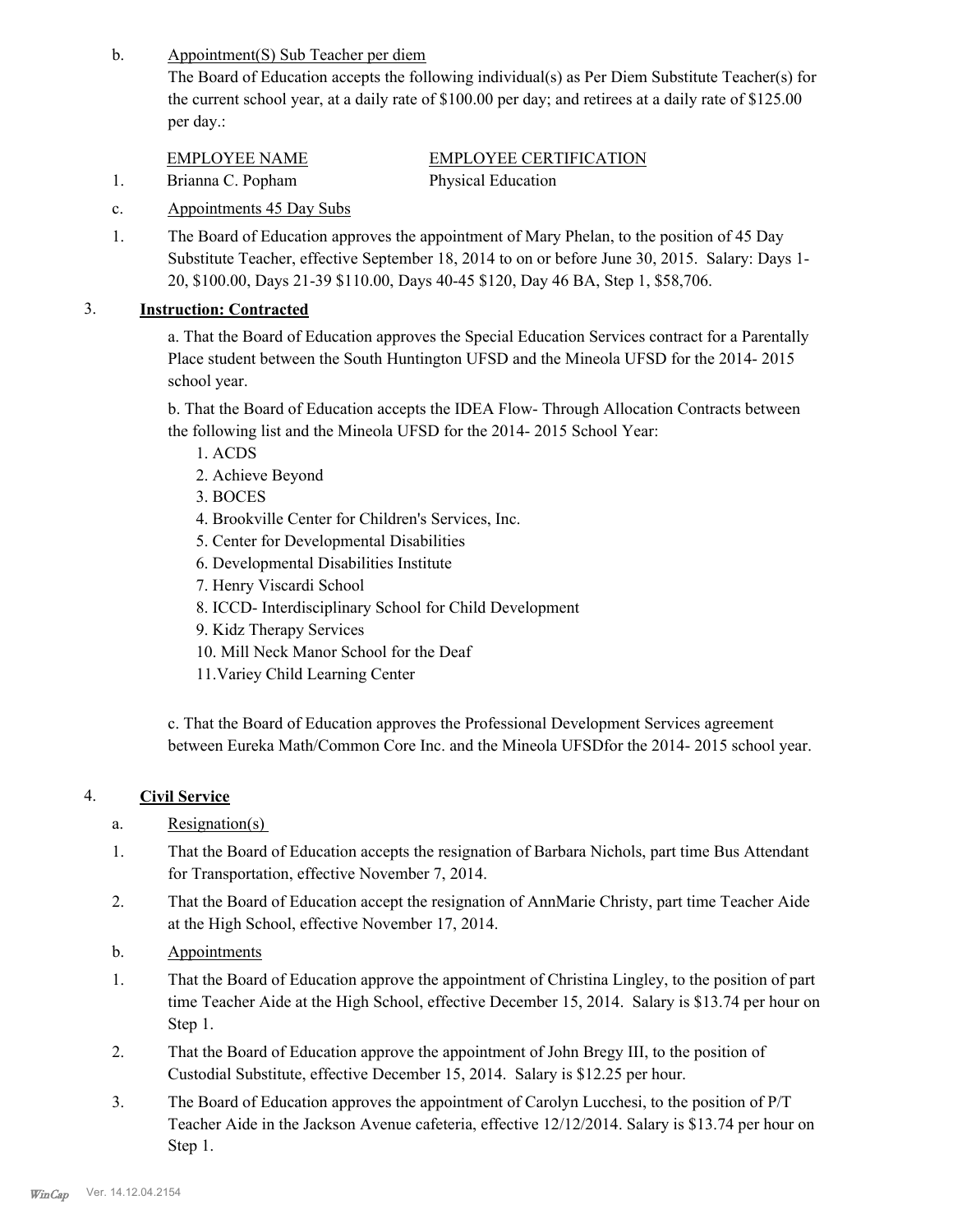The Board of Education approves the appointment of Zuzette Gallardo, to the position of P/T Teacher Aide in the Jackson Avenue cafeteria, effective 12/12/2014. Salary is \$13.74 per hour on Step 1. 4.

## c. Leave(s) of Absence

- That the Board of Education approve a paid Medical Leave of Absence to Alice Ruggiero, part time Teacher Aide at Hampton Street School, due to surgery, effective December 1, 2014. 1.
- d. Resignation(s)
- That the Board of Education accept, with regret, the resignation of Gonzalo Gonzalez, for the purpose of retirement, effective November 21, 2014. 1.

# 5. **Business /Finance**

# a. **Treasurer's Report**

1. That the Board of Education accepts the Treasurer's report for the period ending October 31, 2014 and directs that it be placed on file.

#### b. **Approval of Invoices and Payroll**

That the Board of Education accepts the Invoices and Payroll for the period ending November 30, 2014

| A/P Warrant # 9  | November $5, 2014$  | \$4,026,594.39 |
|------------------|---------------------|----------------|
| A/P Warrant # 10 | November $19, 2014$ | \$442,272.99   |

## **TOTAL EXPENSES \$ 4,468,867.38**

PAYROLL # 9 & # 10

| General | \$4,031,751.63 |
|---------|----------------|
| F Fund  | \$49,851.27    |

**TOTAL PAYROLL \$4,081,602.90**

#### c. **Budget Appropriation Adjustment**

1. That the Board of Education approves the transfer of funds, in the amount of \$21,000 from Budget code: 9760 700 00 7399 to Budget code: 2070 400 00 6430 to cover additional costs for curriculum contracts.

#### 6. **Business/Finance: Bids**

a. That the Board of Education approves the awarding of the 5 Year Bus Lease Bid for two buses to TD Equipment Finance, the lowest responsible bidder meeting all specifications.